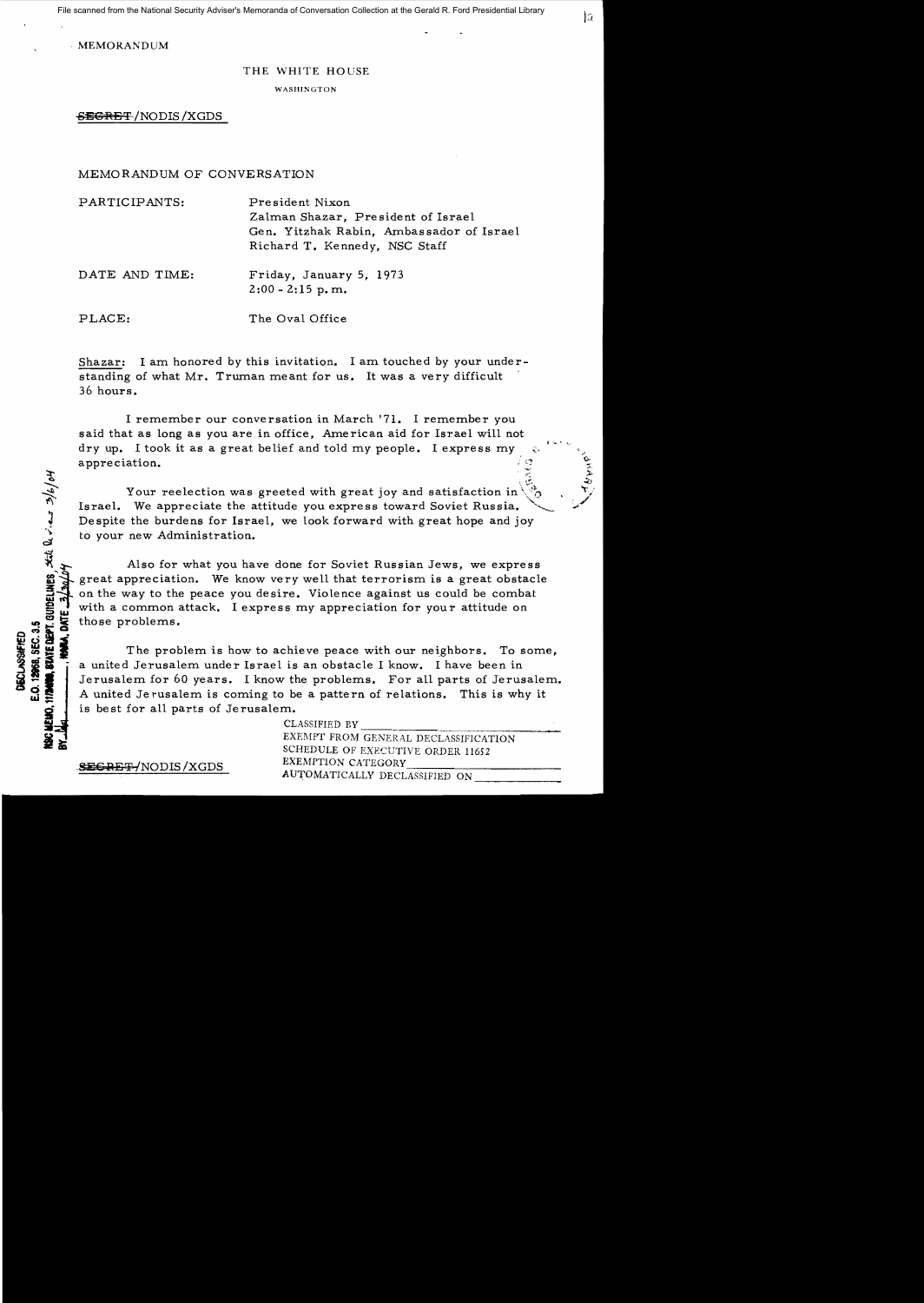# $\overline{\text{SEGRBT}}$  /NODIS/XGDS 2

Rabin: I was born there. I know.

Shazar: I have been there since 1911. The situation now is much better than it was before, for all relations between all the parts.

I would like you to know our real goal is to achieve peace with our neighbors. We need U. S. help. The US should work continuously to bring both Jews and Arabs together. This is my message.

The President: I appreciate your coming. I know it was a long journey in honor of President Truman -- he was President when Israel came into being.

On the emigration problem, Ambas sador Rabin has been very helpful. We need to deal quietly with the Russians.

We are shocked *by* the terrorism. There is no hope in the UN. They wouldn't help our resolution. We are watching the situation on terrorism in the U. S.

On our future relations, our goal is the same -- peace. We are going to work for a solution mindful of the rights of both sides. We continue our support of the State of Israel. I will see the Prime Minister in February -- we will discuss things in more detail.

Shazar: She is looking forward to seeing you.<br>The President: She is a strong, remarkable person.<br>She same. Instantative read now. The President: She is a strong, remarkable person.

Shazar: Just what we need now.

The President: We talk frankly on many things. Rabin will tell you.

Shazar: I have known her since 1921. We are in the same party, and very close.

The President: Over the next four years our partnership will continue. We will work with you and we will work with the other side. King Hussein is coming. Some of them are reasonable and others are not. We always respect your opinion. We want a peaceful settlement which will not jeopardize the rights of the people of Israel.

I realize you have to depart early. I will escort you to your car.

[President Nixon then escorted President Shazar to his car through the porch. ]

#### **SEGRET / NODIS / XGDS**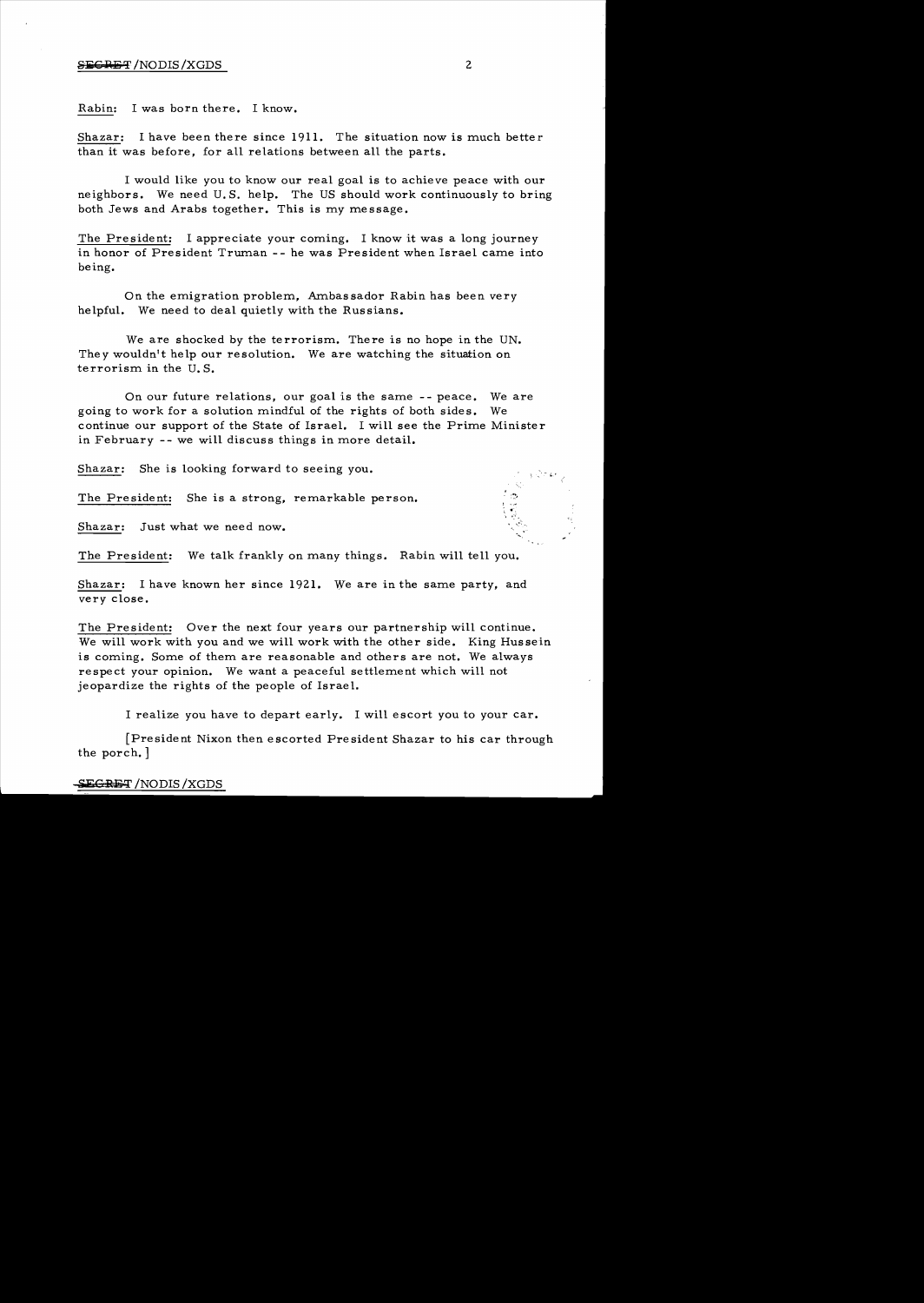MEMORANDUM

## THE WHITE HOUSE

#### **WASHINGTON**

# MEMORANDUM FOR: THE PRESIDENT

l

FROM: HENRY A. KISSINGER

SUBJECT: Meeting with President Shazar of Israel Friday, January 5, 1973 2:00 p. m. (30 minutes) Oval Office

# I. PURPOSE

A courtesy call by President Shazar as head of Israel's delegation to the Memorial Services for President Truman.

# II. BACKGROUND, PARTICIPANTS, PRESS PLAN

- A. Background: A strictly ceremonial figure, President Shazar at 81 is Israel's third President. This May marks a decade in office. He helped found Mrs. Meir's Labor Party. You received him when he led Israel's delegation to President Eisenhower's funeral in March 1969 and for a courtesy call in March 1971.
- B. Participants: President Shazar may be accompanied to the White House by the other members of Israel's delegation: Dr. Eliyahu Elath, Israel's first ambassador to the US and Ambassador Rabin.
- $\mathbf{r}$ . **Dr.** Kissinger or representative  $\mathbf{r}$ 
	- c. Press Plan: Brief photo opportunity at the beginning of the meeting. Routine Ron Ziegler press follow-up.

, .-~ ""!

١b

! "

# III. RECOMMENDED TALKING POINTS

Attached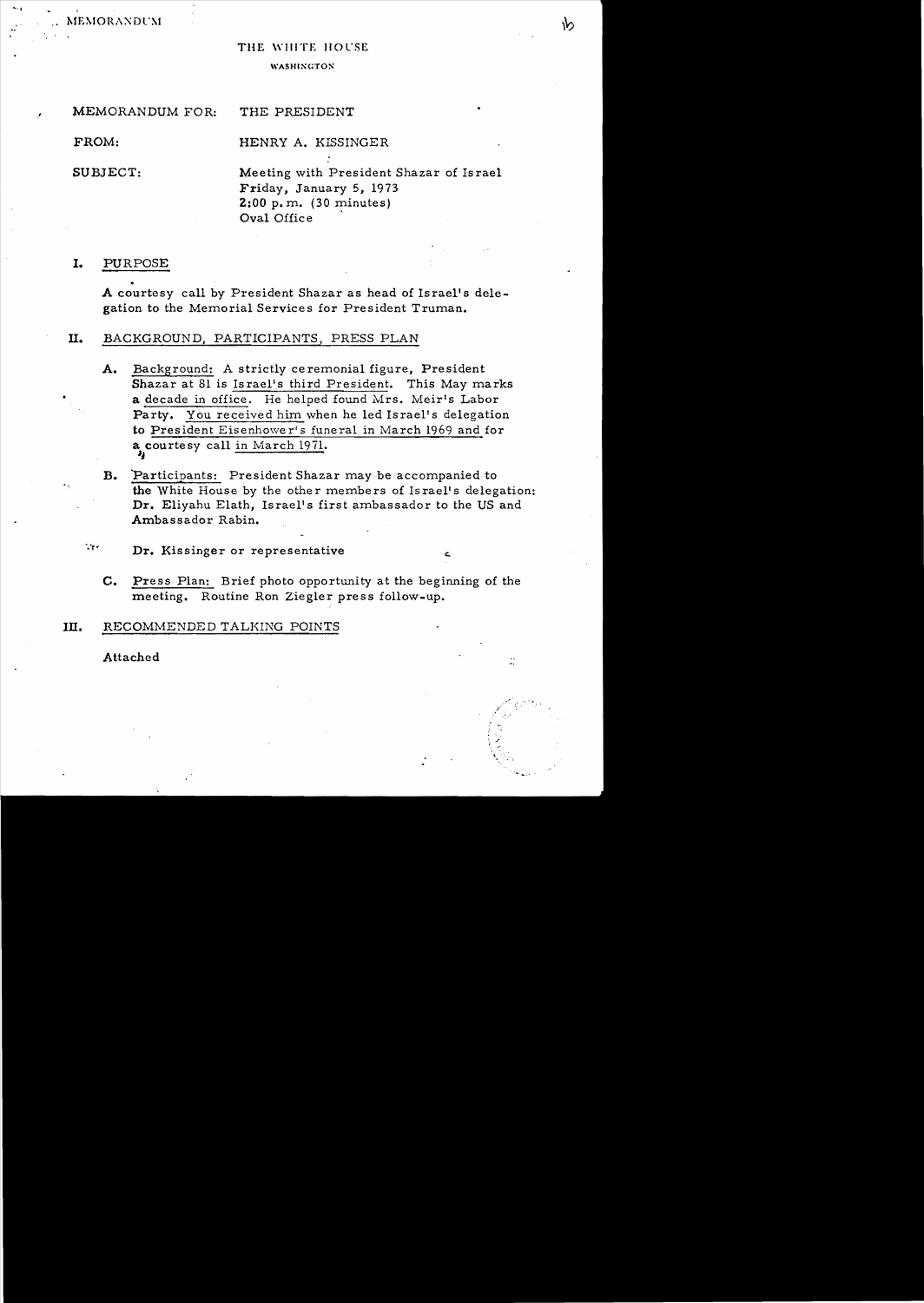## PRESIDENT SHAZAR OF ISRAEL

1) في المساوي المساوي المساوي المساوي المساوي المساوي المساوي المساوي المساوي المساوي المساوي المساوي المساوي<br>المساوي المساوي المساوي المساوي المساوي المساوي المساوي المساوي المساوي المساوي المساوي المساوي المساوي المساو

## 1. Points He May Raise

As a ceremonial head, Shazar is unlikely to raise any substantive issues in depth, and discussion on Mid-East or other issues can be general. In general, he may

--Focus on the natural topic of President Truman's role of recognizing Israel (de facto in 1948 and de jure in 1949).

....Seek a general sense of your thinking on Israel and on peace prospects in the Mid-East (since there is general concern that this post-election period may mean a new Mid-East initiative).

--Share his thinking about feelings in Israel.

- ..Mention that Prime Minister Meir is coming to the US late February. (You have separately agreed to receive her.)

- ..Have broad interest in your efforts towards world peace, including in Vietnam and with the USSR and China.

# Z. Talking Points

\

--It i3 a personal pleasure to again meet President Shazar as you did in 1969 and 1971.

--Mid-East: Assuming that Shazar will be interested in a general sense of your thinking prior to Mrs. Meir's forthcoming visit here.

 $\sim$  --Among your efforts for world peace is the strong hope that the Middle East may move closer to a lasting peace. One important element of this has been and will continue to be US/Is raeli relationship and support for Is rael's security and wellbeing. In any effort towards peace the US would want to be in close consultation with Israel so that its interests and gains would not be jeopardized. We have no preconceived plan of our own and will not impose any solution, but it is important to our interests as well as Israel's that there be peace.

--You look forward to seeing Prime Minister Meir.

--Other issues: You may find it appropriate to discuss in general terms your perspective on world peace, including relations with the superpowers and your hopes for Vietnam.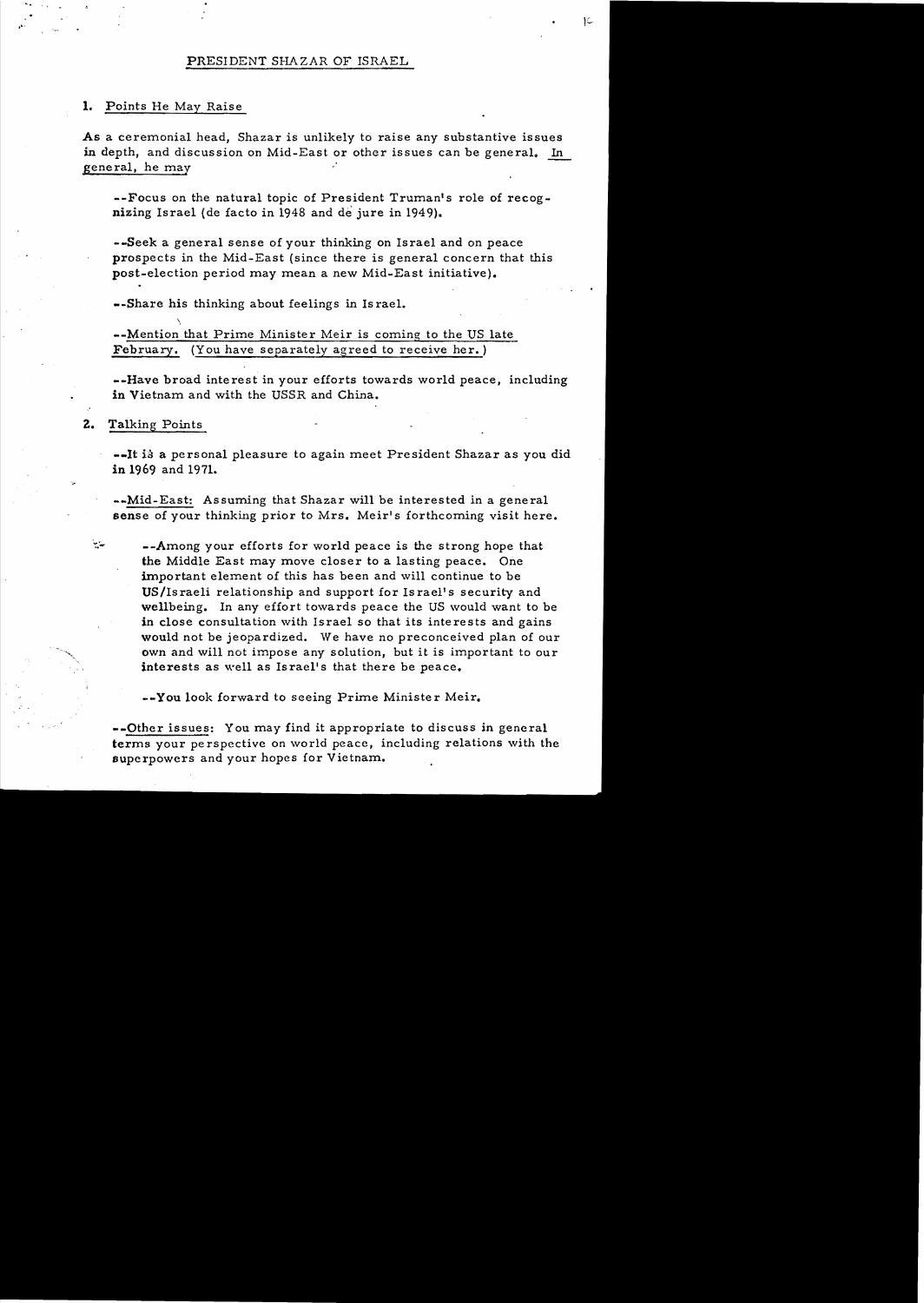## **THE WHITE HOUSE**

## WASHINGTON

January 24, 1973

MEMORANDUM FOR: COLONEL RICHARD T. KENNEDY

FROM: DAVID C. HOOPES

SUBJECT: Memorandum for the President's File

Please prepare a Memorandum for the President's File on his meeting with His Excellency Shneor Za1man Shazar, President of Is rael on Friday, January 5, 1973 at 2:00 **p. m.** 

DATE DUE: Forty-eight (48) hours after receipt of this memorandum.

Thank you.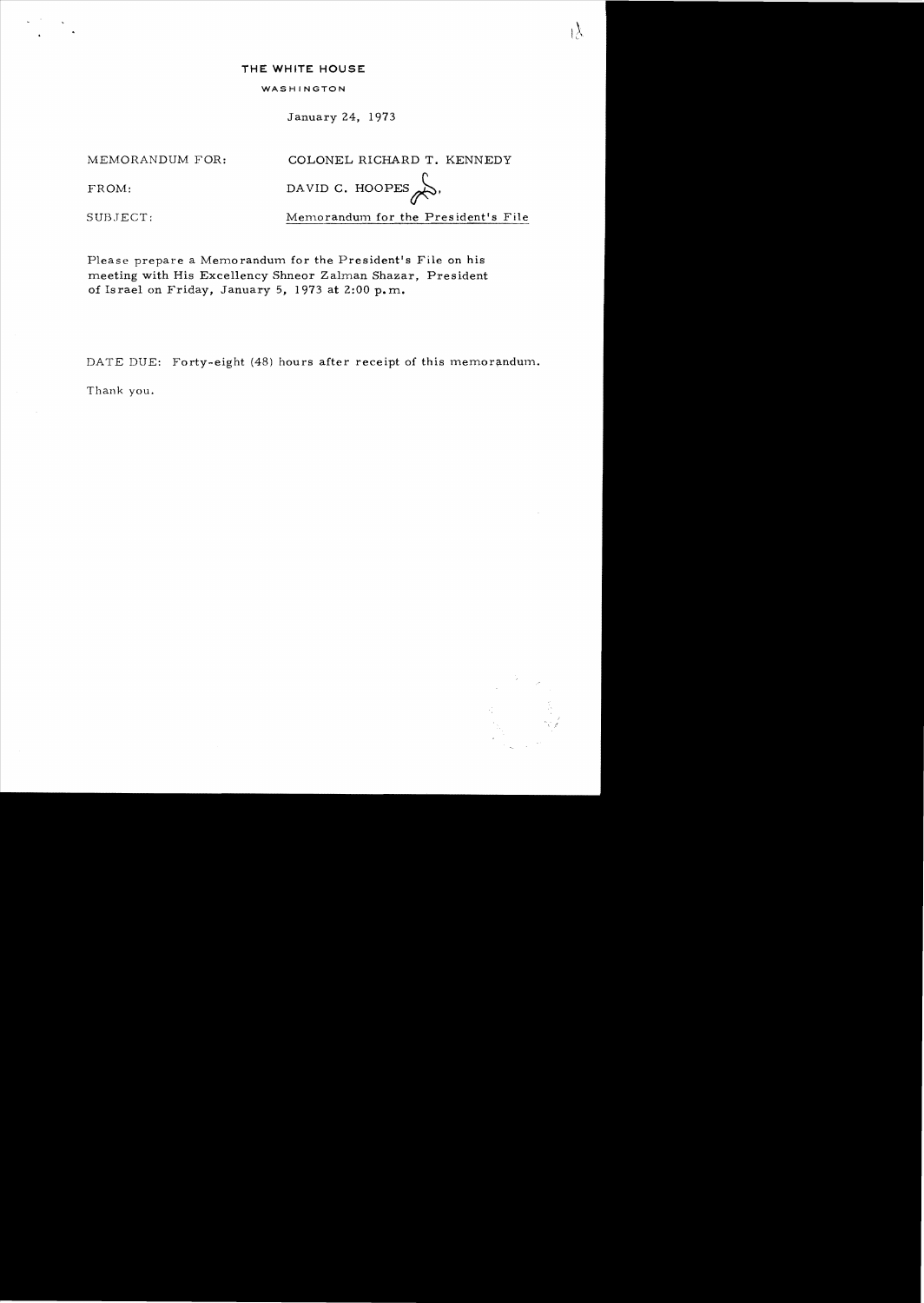( - Sbyn Ketin - 1891  $1400 - 1418$ fan 5, 1973 S found ates pendad en endantalier Very different Sto hours affaire Mement Aernemba jou said en 2007 en affine annumen and well aust des up. Orseaugust belux and cold any payrele I Espreve opposabon Reclaration quetell with just joy and satisforthemen apprécible àttitude par express Amark Samet dussie en pete conclur for seront Also fai Soust Russian) cas gdeat appecention. Knows were well town great Astade - weg to peane with common, attack agyrecistic for you attiled Obutan schied peace with Our nightens Vo sound Until Juralem under Joseph an Chatacle & **DECLASSIFIED** NSC MEMO, 11/24198, STATE DEPT. GUIDELINES State Rev. en 3/6/04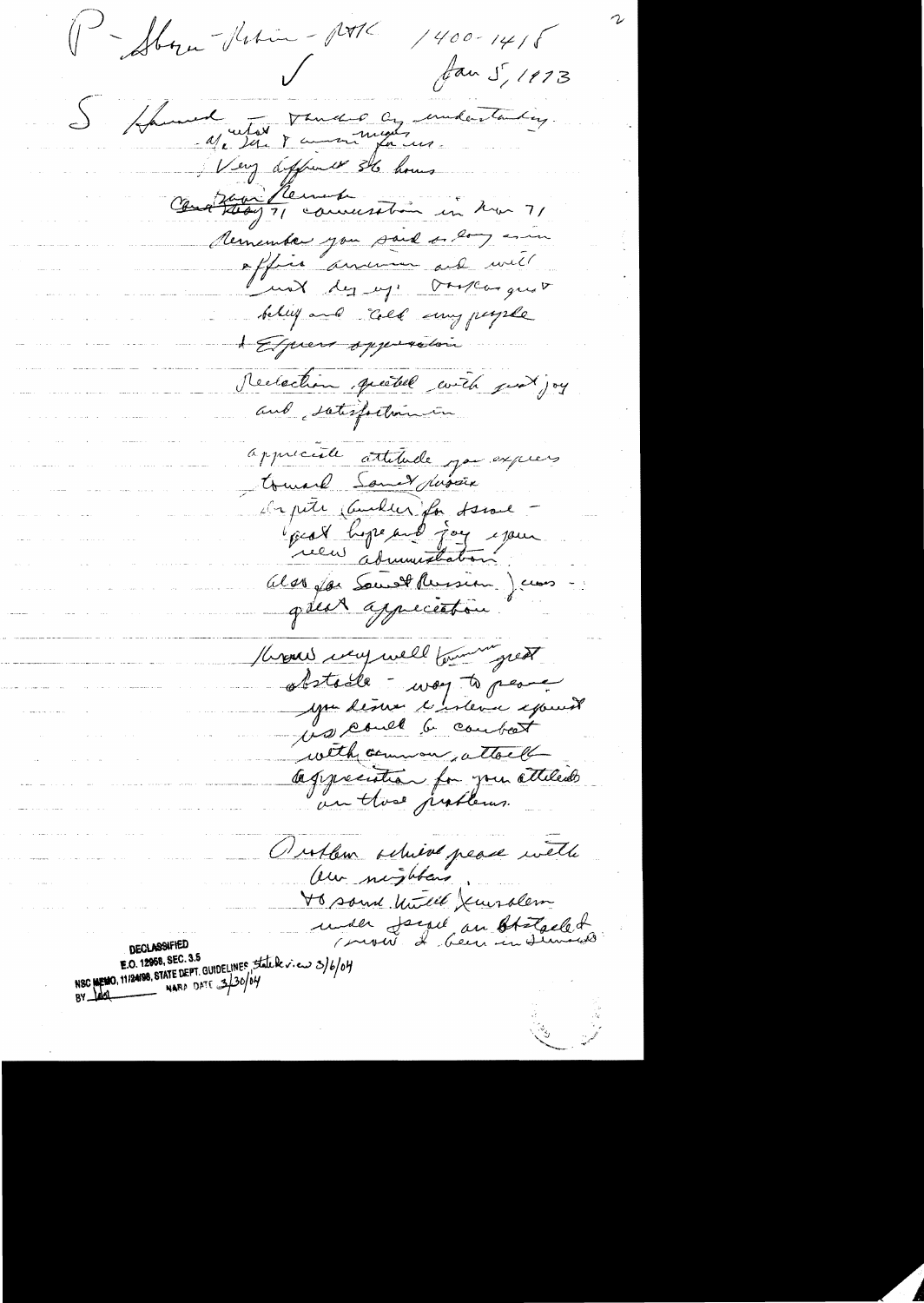60 years fuoro problems La all parts of presalem le pôteur fife silat  $\mathcal{L}$ Dear the sure 1911 situation now need better Chen Cefore for all palations Nould the you whow real jobl les touchiens pesses US should work withmows C De bing both four acobs Mi an nersage Appreciate your coming conggancy an cumization problem amb Ration pay begypte ne nees to Ebretted by tensurer - not hope Ne notching sit on Convision en 25